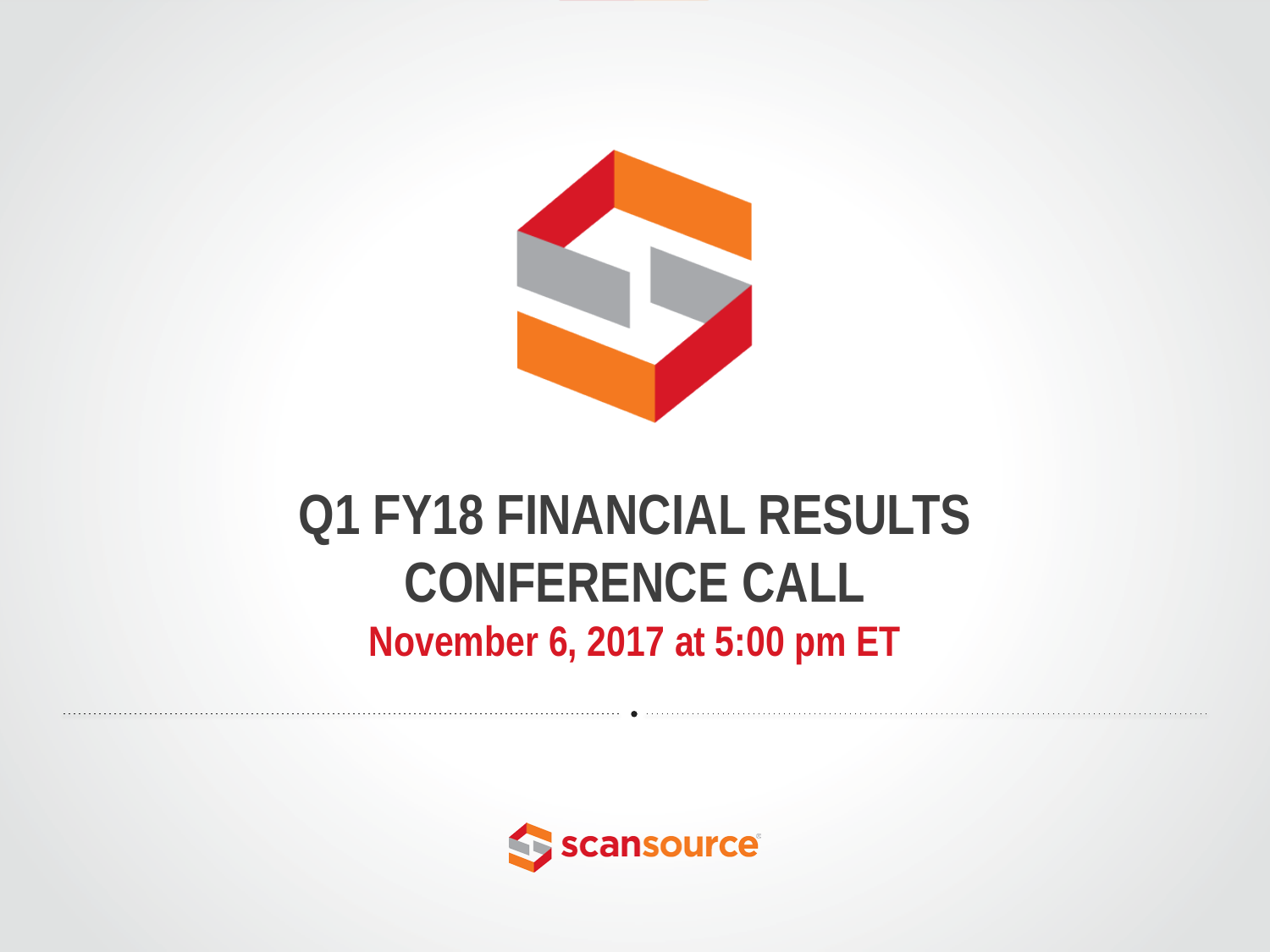## **SAFE HARBOR AND NON-GAAP**

#### **Safe Harbor Statement**

This presentation contains certain comments that are "forwardlooking" statements, including statements about expected EBITDA, return on invested capital ("ROIC"), sales, GAAP diluted earnings per share ("EPS"), and non-GAAP diluted EPS, that involve plans, strategies, economic performance and trends, projections, expectations, costs or beliefs about future events and other statements that are not descriptions of historical facts. Forward-looking information is inherently subject to risks and uncertainties.

Any number of factors could cause actual results to differ materially from anticipated or forecasted results, including but not limited to, changes in interest and exchange rates and regulatory regimes impacting our international operations, the failure of acquisitions to meet our expectations, the failure to manage and implement our organic growth strategy, credit risks involving our larger customers and vendors, termination of our relationship with key vendors or a significant modification of the terms under which we operate with a key vendor, the decline in demand for the products and services that we provide, reduced prices for the products and services that we provide due both to competitor and customer actions, and other factors set forth in the "Risk Factors" contained in our annual report on Form 10-K for the year ended June 30, 2017, and subsequent reports on Form 10-Q, filed with the Securities and Exchange Commission ("SEC").

Although ScanSource believes the expectations in its forwardlooking statements are reasonable, it cannot guarantee future results, levels of activity, performance or achievement. ScanSource disclaims any obligation to update or revise any forward-looking statements, whether as a result of new information, future events, or otherwise, except as may be required by law.

#### **Non-GAAP Financial Informatio**n

In addition to disclosing results that are determined in accordance with United States Generally Accepted Accounting Principles ("GAAP"), the Company also discloses certain non-GAAP measures, including non-GAAP operating income, non-GAAP operating margin, non-GAAP net income, non-GAAP diluted EPS, adjusted EBITDA, ROIC and net sales excluding the impact of foreign currency translation and acquisitions (organic growth). A reconciliation of the Company's non-GAAP financial information to GAAP financial information is provided in the Appendix and in the Company's Form 8-K, filed with the SEC, with the quarterly earnings press release for the period indicated.

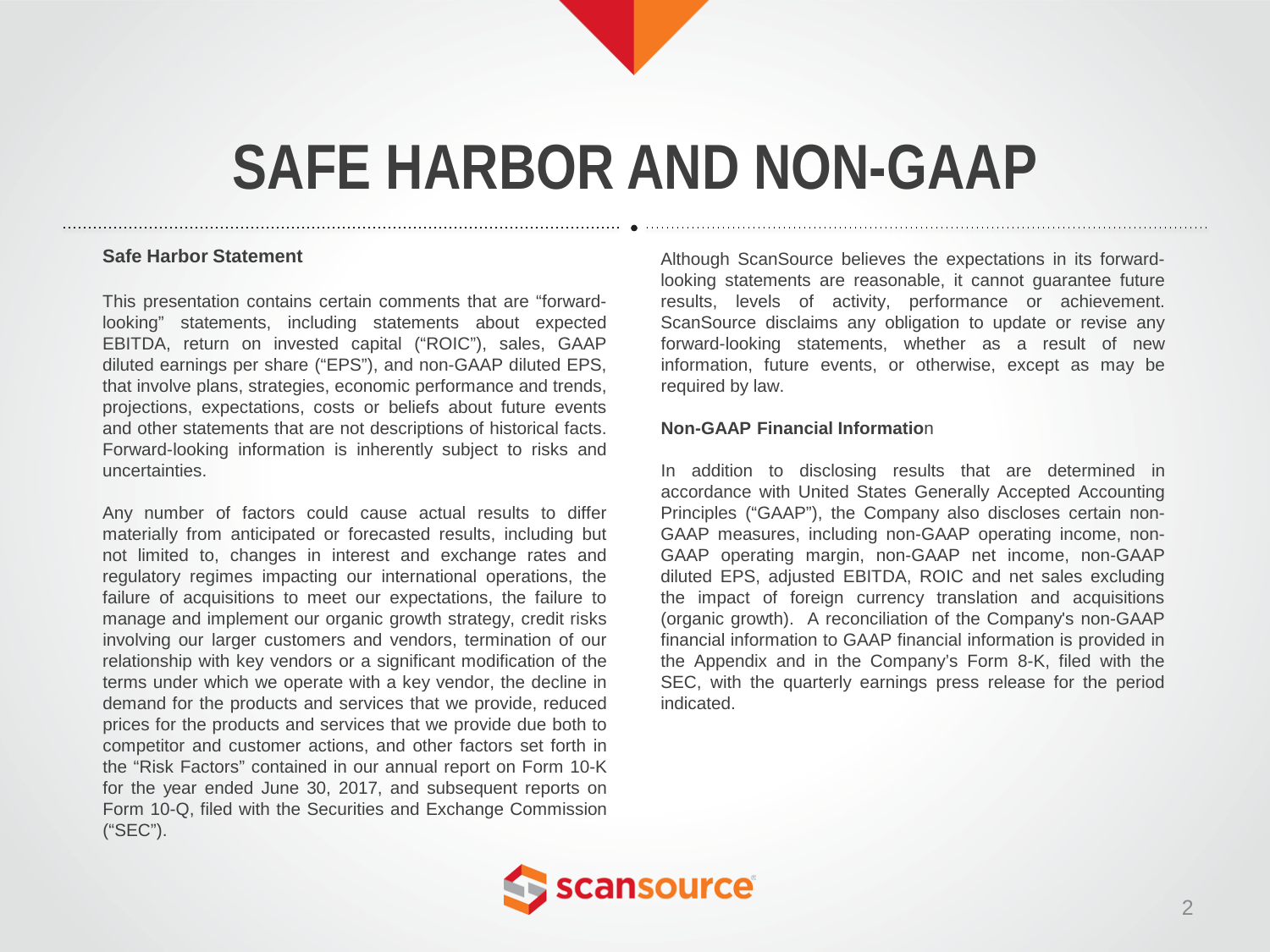# **HIGHLIGHTS**

| <b>Results</b><br>VS.<br><b>Expectations</b>         | Net sales of \$925 million, below range from lower big deals in North America<br>GAAP EPS of \$0.16, below range from change in fair value of contingent<br>consideration<br>Non-GAAP EPS of \$0.76, within range and up 12% Y/Y from higher margins |
|------------------------------------------------------|------------------------------------------------------------------------------------------------------------------------------------------------------------------------------------------------------------------------------------------------------|
| <b>Q1 FY18</b><br><b>Operating</b><br><b>Results</b> | Higher gross profit margins of 11.5% offset lower sales volumes, down 1% Y/Y<br>Strong growth in International net sales, up 7% Y/Y, driven by Europe POS &<br>Barcode and Network1 in Brazil<br>Progress on key opportunities for growth for 2018   |
| <b>Favorable</b><br><b>Outlook</b>                   | Second quarter forecast reflects mid-single digit organic sales growth<br>Investments made to drive results in FY18 and the future; full year FY18 plan<br>reflects double-digit adjusted EBITDA growth and a higher ROIC                            |

*\* See Appendix for calculation of non-GAAP measures and reconciliations to GAAP measures.* <sup>3</sup>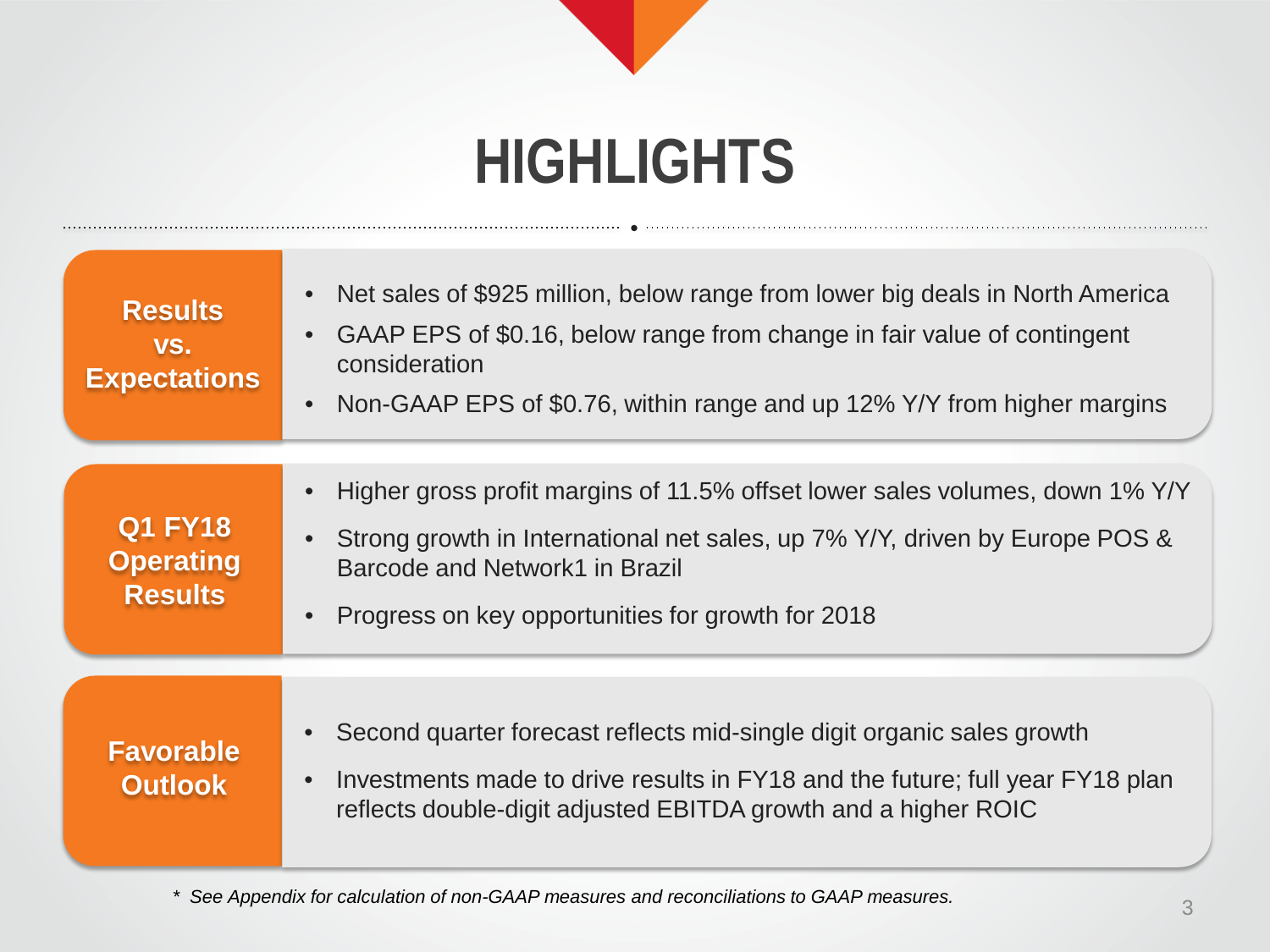

# **FY18 KEY OPPORTUNITIES FOR GROWTH**

Mobile computing

2 Video surveillance



4 Communications channel opportunity





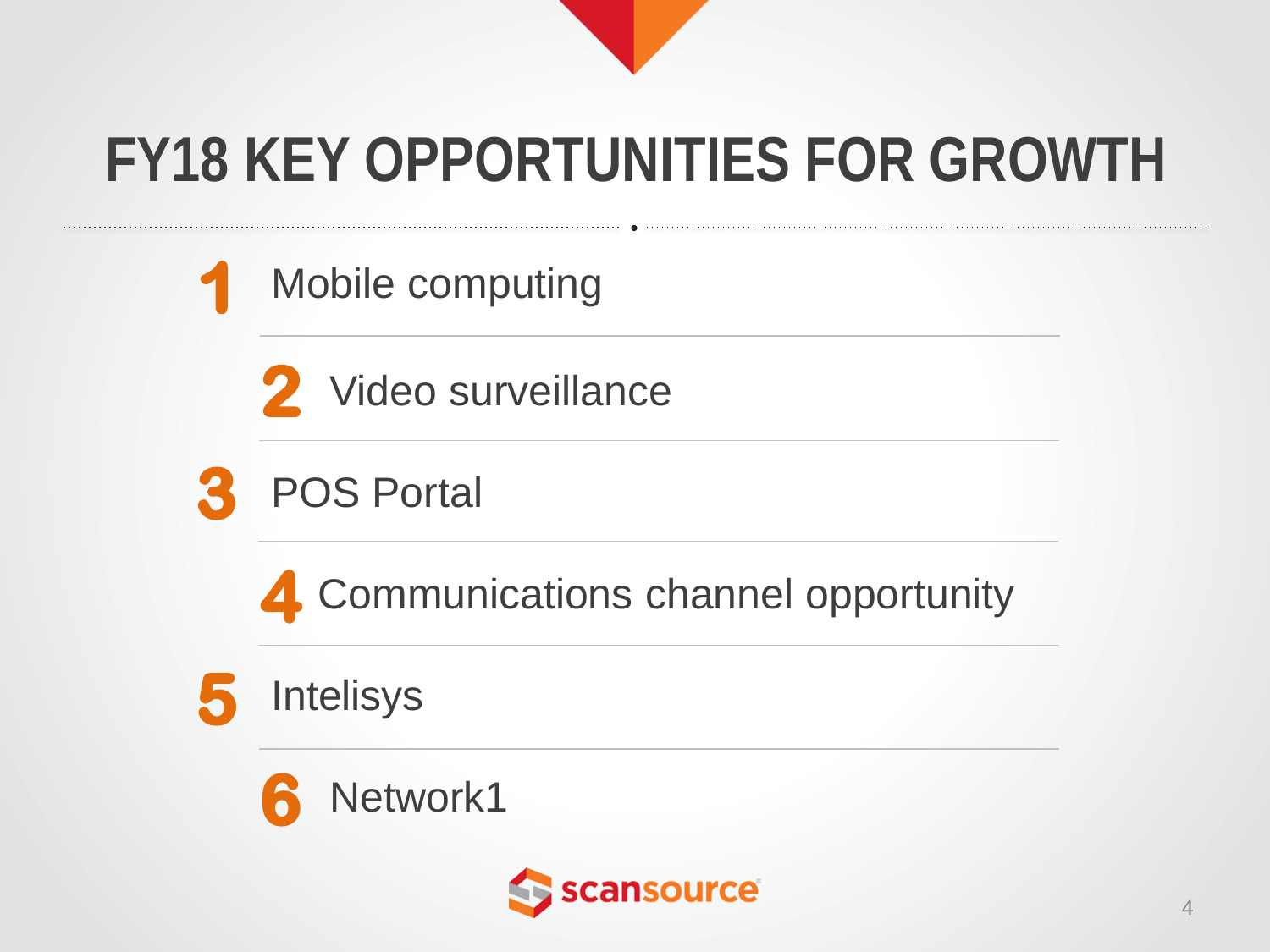

# **HIGHLIGHTS – Q1 FY18**

| \$ in millions, except EPS           | <b>Q1 FY18</b> | <b>Q4 FY17</b> | <b>Q1 FY17</b> | Y/Y<br>Change |
|--------------------------------------|----------------|----------------|----------------|---------------|
| Net sales                            | \$924.6        | \$917.3        | \$932.6        | $-1%$         |
| Gross profit                         | 105.9          | 100.9          | 91.5           | $+16%$        |
| Gross profit margin % (of net sales) | 11.5%          | 11.0%          | 9.8%           | $+164$ bps    |
| Operating income                     | 7.6            | 22.1           | 22.9           | $-67%$        |
| Non-GAAP operating income            | 30.6           | 27.8           | 26.7           | $+15%$        |
| <b>GAAP</b> net income               | 4.1            | 19.0           | 14.8           | $-72%$        |
| Non-GAAP net income                  | 19.4           | 17.3           | 17.5           | $+11%$        |
| <b>GAAP diluted EPS</b>              | \$0.16         | \$0.74         | \$0.58         | $-72%$        |
| Non-GAAP diluted EPS                 | \$0.76         | \$0.68         | \$0.68         | $+12%$        |

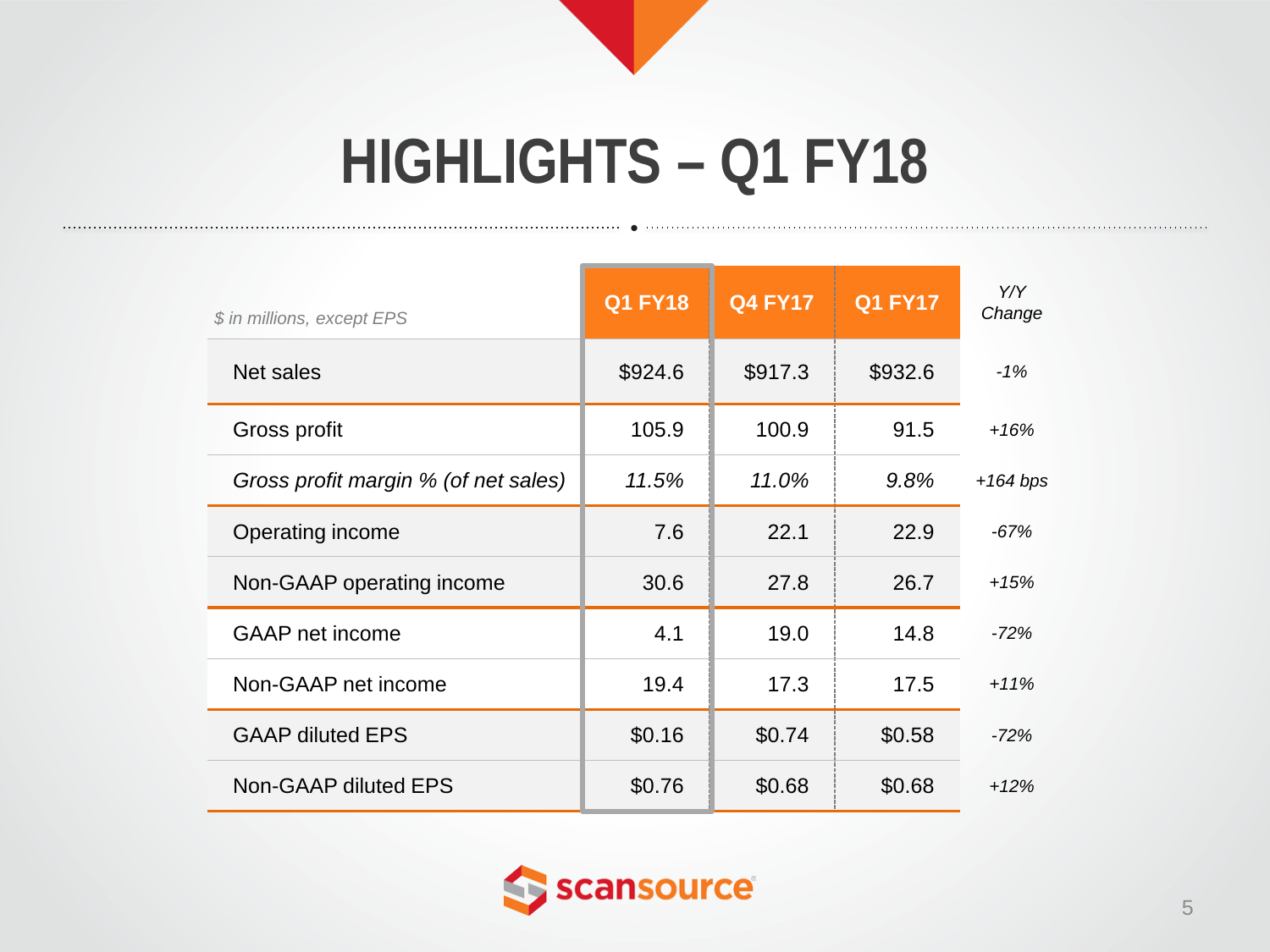

# **WW BARCODE, NETWORKING & SECURITY**

**Net Sales***, \$ in millions*

**Y/Y Growth (1)%** *Y/Y Organic Growth (4)%*



| \$ in millions              | <b>Q1 FY18</b> | <b>Q4 FY17</b> | <b>Q1 FY17</b> |
|-----------------------------|----------------|----------------|----------------|
| Net sales                   | \$620.3        | \$619.2        | \$627.2        |
| Gross profit                | \$57.5         | \$51.7         | \$49.3         |
| Gross margin                | 9.3%           | 8.3%           | 7.9%           |
| Operating income            | \$14.0         | \$13.0         | \$13.4         |
| Operating income %          | 2.3%           | 2.1%           | 2.1%           |
| Non-GAAP operating income   | \$15.9         | \$13.8         | \$14.5         |
| Non-GAAP operating income % | 2.6%           | 2.2%           | 2.3%           |

*Organic growth, a non-GAAP measure, reflects reported sales growth less impacts from foreign currency translation and acquisitions. Non-GAAP operating income excludes amortization of intangibles and change in fair value of contingent consideration.*

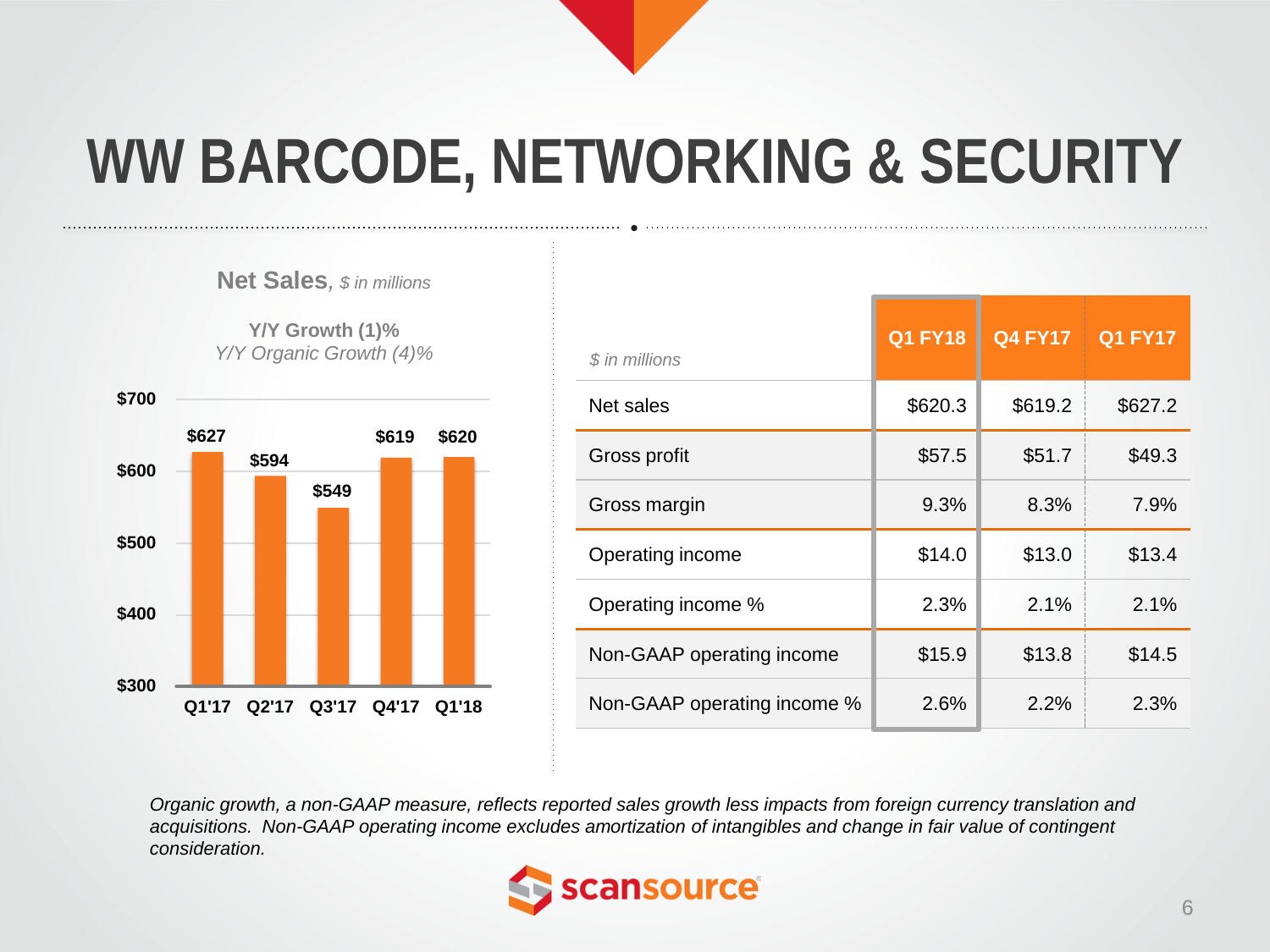

# **WW COMMUNICATIONS & SERVICES**

**Net Sales***, \$ in millions*

**Y/Y Growth (0.4)%** *Y/Y Organic Growth (3)%*



| \$ in millions              | <b>Q1 FY18</b> | <b>Q4 FY17</b> | <b>Q1 FY17</b> |
|-----------------------------|----------------|----------------|----------------|
| Net sales                   | \$304.2        | \$298.0        | \$305.4        |
| Gross profit                | \$48.5         | \$49.2         | \$42.3         |
| Gross margin                | 15.9%          | 16.5%          | 13.8%          |
| Operating income            | \$(6.3)        | \$9.5          | \$9.9          |
| Operating income %          | (2.1)%         | 3.2%           | 3.3%           |
| Non-GAAP operating income   | \$14.7         | \$14.0         | \$12.2         |
| Non-GAAP operating income % | 4.8%           | 4.7%           | 4.0%           |

*Organic growth, a non-GAAP measure, reflects reported sales growth less impacts from foreign currency translation and acquisitions. Non-GAAP operating income excludes amortization of intangibles and change in fair value of contingent consideration.*

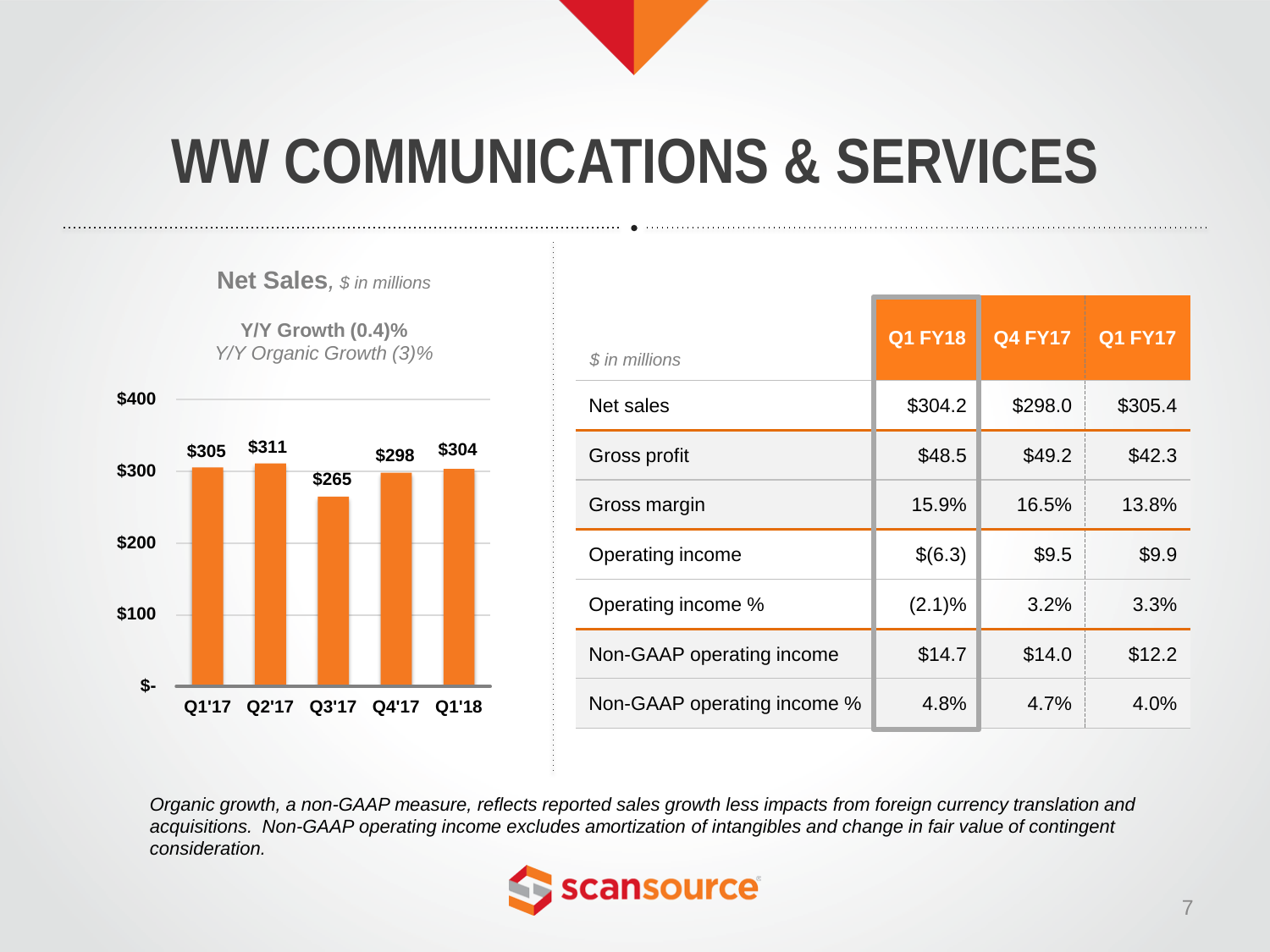

# **WORKING CAPITAL MEASURES**

| \$ in millions                         | <b>Q1 FY18</b> | <b>Q4 FY17</b> | <b>Q1 FY17</b> |
|----------------------------------------|----------------|----------------|----------------|
| Accounts receivable (Q/E)              | \$661.4        | \$637.3        | \$637.8        |
| Days sales outstanding in receivables* | 63             | 61             | 59             |
| Inventory (Q/E)                        | \$597.3        | \$531.3        | \$567.3        |
| Inventory turns*                       | 5.8            | 6.2            | 6.0            |
| Accounts payable (Q/E)                 | \$534.9        | \$513.2        | \$533.0        |
| Paid for inventory days*               | 10.1           | 4.7            | 6.0            |
| Working capital (Q/E) (AR+INV-AP)      | \$723.8        | \$655.5        | \$672.1        |

*\* Excludes the impact of the POS Portal acquisition, completed 7/31/17, and Intelisys acquisition, completed 8/29/16.*

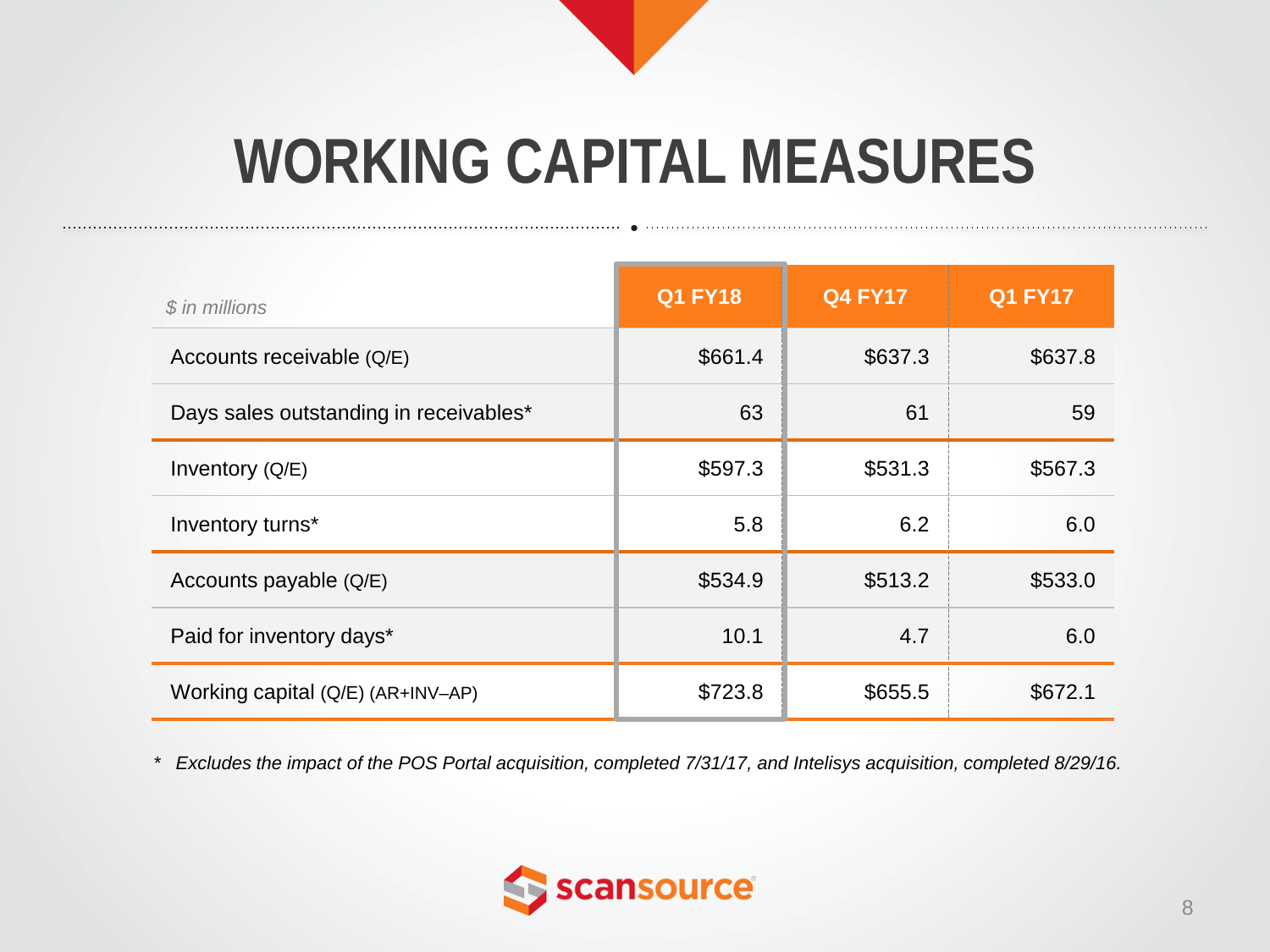### **CASH FLOW AND BALANCE SHEET HIGHLIGHTS**

| $$$ in millions                                   | <b>Q1 FY18</b> | <b>Q4 FY17</b> | <b>Q1 FY17</b> |
|---------------------------------------------------|----------------|----------------|----------------|
| Adjusted EBITDA (QTR)                             | \$35.2         | \$31.0         | \$29.2         |
| Adjusted ROIC (QTR)*                              | 13.0%          | 13.2%          | 13.1%          |
| Operating cash flow (QTR)                         | \$(37.4)       | \$10.8         | \$6.3          |
| Operating cash flow, trailing 12-months           | \$51.2         | \$94.9         | \$116.2        |
| Cash and cash equivalents $(Q/E)$                 | \$23.6         | \$56.1         | \$45.1         |
| Debt $(Q/E)$                                      | \$285.8        | \$97.3         | \$166.1        |
| Net debt to adjusted EBITDA, trailing 12-months   | 2.0x           | 0.3x           | 1.0x           |
| Shares repurchased $-$ # of shares (QTR)          | --             |                | 477,113        |
| Shares repurchased – dollars (QTR)                | --             | $- -$          | \$16.9         |
| Remaining authorization under plan (as of $Q/E$ ) | \$99.7         | \$99.7         | \$103.1        |

*\* Excludes non-GAAP adjustments and change in fair value of contingent consideration.*

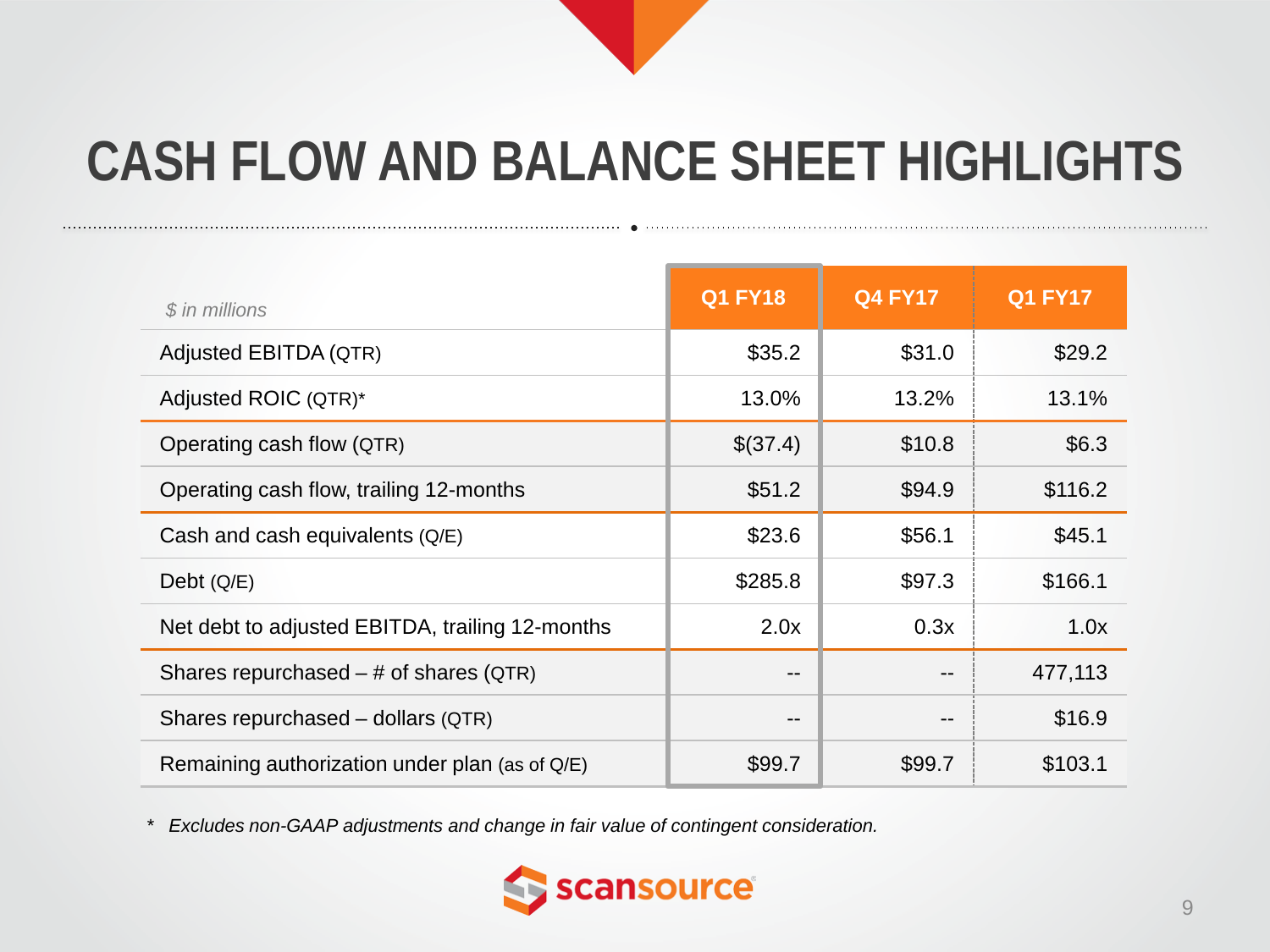

# **Q2 FY18 OUTLOOK\***

**For the quarter ending December 31, 2017, excluding amortization of intangible assets, change in fair value of contingent consideration, and acquisition costs:**

| <b>Net Sales</b>   | Range from \$950 million to \$1.01 billion<br>$\blacksquare$ |
|--------------------|--------------------------------------------------------------|
| <b>GAAP</b>        | Range from \$0.54 to \$0.60 per share                        |
| <b>Diluted EPS</b> | $\blacksquare$                                               |
| <b>Non-GAAP</b>    | Range from \$0.76 to \$0.82 per share                        |
| <b>Diluted EPS</b> | $\blacksquare$                                               |

*\* Outlook as of November 6, 2017. Non-GAAP diluted EPS excludes amortization of intangible assets, change in fair value of contingent consideration, and acquisition costs. Reflects the following FX rates: \$1.18 to EUR 1.00 for the Euro, \$0.31 to R\$1.00 for the Brazilian real (R\$3.23 to \$1), and \$1.32 to GBP 1.00 for the British pound.*

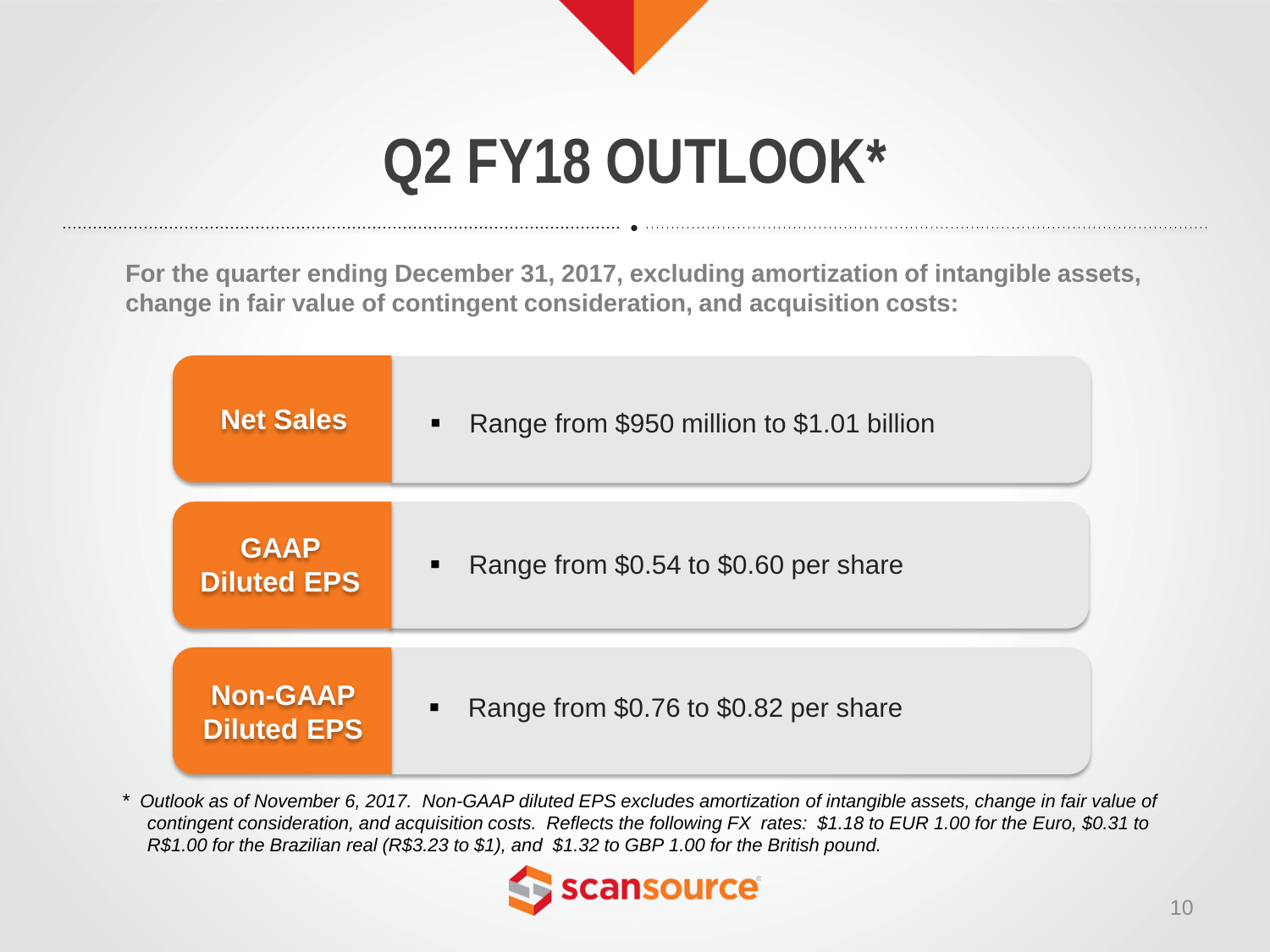#### **Operating Income, Pre-Tax Income, Net Income & EPS – QTR**

| (\$ in thousands)                                | Quarter Ended September 30, 2017 |                            |                   |        |                      |        |   |                              |  |  |
|--------------------------------------------------|----------------------------------|----------------------------|-------------------|--------|----------------------|--------|---|------------------------------|--|--|
|                                                  |                                  | Operating<br><b>Income</b> | Pre-tax<br>income |        | <b>Net</b><br>income |        |   | <b>Diluted</b><br><b>EPS</b> |  |  |
| <b>GAAP</b> measure                              | S                                | 7.598                      | S                 | 6.780  | \$                   | 4.147  | S | 0.16                         |  |  |
| Adjustments:                                     |                                  |                            |                   |        |                      |        |   |                              |  |  |
| Amortization of intangible assets                |                                  | 5.011                      |                   | 5.011  |                      | 3,261  |   | 0.13                         |  |  |
| Change in fair value of contingent consideration |                                  | 16.881                     |                   | 16.881 |                      | 11.005 |   | 0.43                         |  |  |
| Acquisition costs (a)                            |                                  | 172                        |                   | 172    |                      | 172    |   | 0.01                         |  |  |
| Legal settlement                                 |                                  | 952                        |                   | 952    |                      | 771    |   | 0.03                         |  |  |
| Non-GAAP measure                                 |                                  | 30.614                     |                   | 29.796 |                      | 19.356 |   | 0.76                         |  |  |

|                                                  | Quarter Ended June 30, 2017 |                            |    |                   |   |                      |    |                              |  |  |
|--------------------------------------------------|-----------------------------|----------------------------|----|-------------------|---|----------------------|----|------------------------------|--|--|
|                                                  |                             | Operating<br><b>Income</b> |    | Pre-tax<br>income |   | <b>Net</b><br>income |    | <b>Diluted</b><br><b>EPS</b> |  |  |
| <b>GAAP</b> measure                              |                             | 22.111                     | \$ | 23.420            | S | 18.970               | \$ | 0.74                         |  |  |
| Adjustments:                                     |                             |                            |    |                   |   |                      |    |                              |  |  |
| Amortization of intangible assets                |                             | 3.987                      |    | 3.987             |   | 2,625                |    | 0.10                         |  |  |
| Change in fair value of contingent consideration |                             | 1,290                      |    | 1,290             |   | 680                  |    | 0.03                         |  |  |
| Acquisition costs (a)                            |                             | 422                        |    | 422               |   | 422                  |    | 0.02                         |  |  |
| Tax settlement and related interest income       |                             | $- -$                      |    | (1,382)           |   | (5,370)              |    | (0.21)                       |  |  |
| Non-GAAP measure                                 |                             | 27.810                     |    | 27.737            |   | 17.327               |    | 0.68                         |  |  |

|                                                  | <b>Quarter Ended September 30, 2016</b> |                            |    |                   |   |                      |   |                              |  |  |
|--------------------------------------------------|-----------------------------------------|----------------------------|----|-------------------|---|----------------------|---|------------------------------|--|--|
|                                                  |                                         | Operating<br><b>Income</b> |    | Pre-tax<br>income |   | <b>Net</b><br>income |   | <b>Diluted</b><br><b>EPS</b> |  |  |
| <b>GAAP</b> measure                              |                                         | 22,875                     | \$ | 22.724            | S | 14.816               | S | 0.58                         |  |  |
| Adjustments:                                     |                                         |                            |    |                   |   |                      |   |                              |  |  |
| Amortization of intangible assets                |                                         | 3.154                      |    | 3.154             |   | 2.108                |   | 0.08                         |  |  |
| Change in fair value of contingent consideration |                                         | 169                        |    | 169               |   | 46                   |   | 0.00                         |  |  |
| Acquisition costs (a)                            |                                         | 498                        |    | 498               |   | 498                  |   | 0.02                         |  |  |
| Non-GAAP measure                                 |                                         | 26.696                     |    | 26.545            |   | 17,468               |   | 0.68                         |  |  |

*(a) Acquisition costs are nondeductible for tax purposes.*

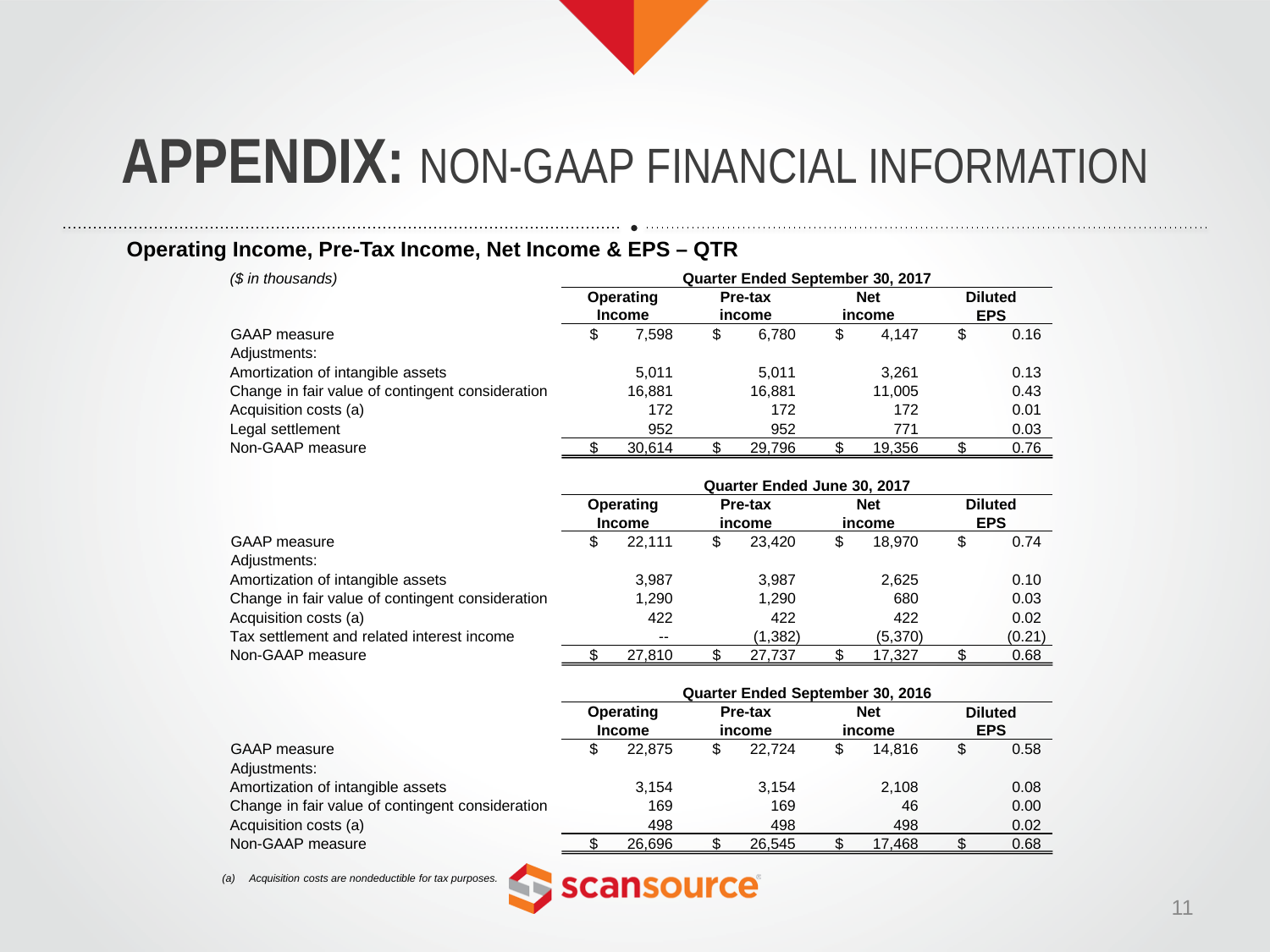#### **Net Sales, Constant Currency and Excluding Acquisitions (Organic Growth) – QTR**

| (\$ in thousands)                                           | <b>WW Barcode,</b><br><b>NW &amp; Security</b> |          | <b>WW Comms.</b><br>& Services |          | <b>Consolidated</b> |           |
|-------------------------------------------------------------|------------------------------------------------|----------|--------------------------------|----------|---------------------|-----------|
| For the quarter ended September 30, 2017:                   |                                                |          |                                |          |                     |           |
| Q1 FY18 net sales, as reported                              | \$                                             | 620,329  | \$                             | 304,230  | S                   | 924,559   |
| Foreign exchange impact (a)                                 |                                                | (5,625)  |                                | (2, 414) |                     | (8,039)   |
| Q1 FY18 net sales, constant currency                        |                                                | 614,704  |                                | 301,816  |                     | 916,520   |
| Less: Acquisitions                                          |                                                | (14,553) |                                | (9,750)  |                     | (24, 303) |
| Q1 FY18 net sales, constant currency excluding acquisitions |                                                | 600,151  | \$                             | 292,066  |                     | 892,217   |
|                                                             |                                                |          |                                |          |                     |           |
| Q1 FY17 net sales, as reported                              | \$                                             | 627,210  | \$                             | 305,356  | \$.                 | 932,566   |
| Less: Acquisitions                                          |                                                |          |                                | (2,863)  |                     | (2,863)   |
| Q1 FY17 net sales, excluding acquisitions                   |                                                | 627,210  | \$                             | 302,493  |                     | 929,703   |
|                                                             |                                                |          |                                |          |                     |           |
| Y/Y % Change:                                               |                                                |          |                                |          |                     |           |
| As reported                                                 |                                                | $-1.1%$  |                                | $-0.4%$  |                     | $-0.9%$   |
| Constant currency                                           |                                                | $-2.0%$  |                                | $-1.2%$  |                     | $-1.7%$   |
| Constant currency, excluding acquisitions (organic growth)  |                                                | $-4.3%$  |                                | $-3.4%$  |                     | $-4.0%$   |

*(a) Year-over-year sales growth excluding the translation impact of changes in foreign currency rates. Calculated by translating net sales for the quarter ended September 30, 2017 into U.S. dollars using the weighted average foreign exchange rates for the quarter ended September 30, 2016.*

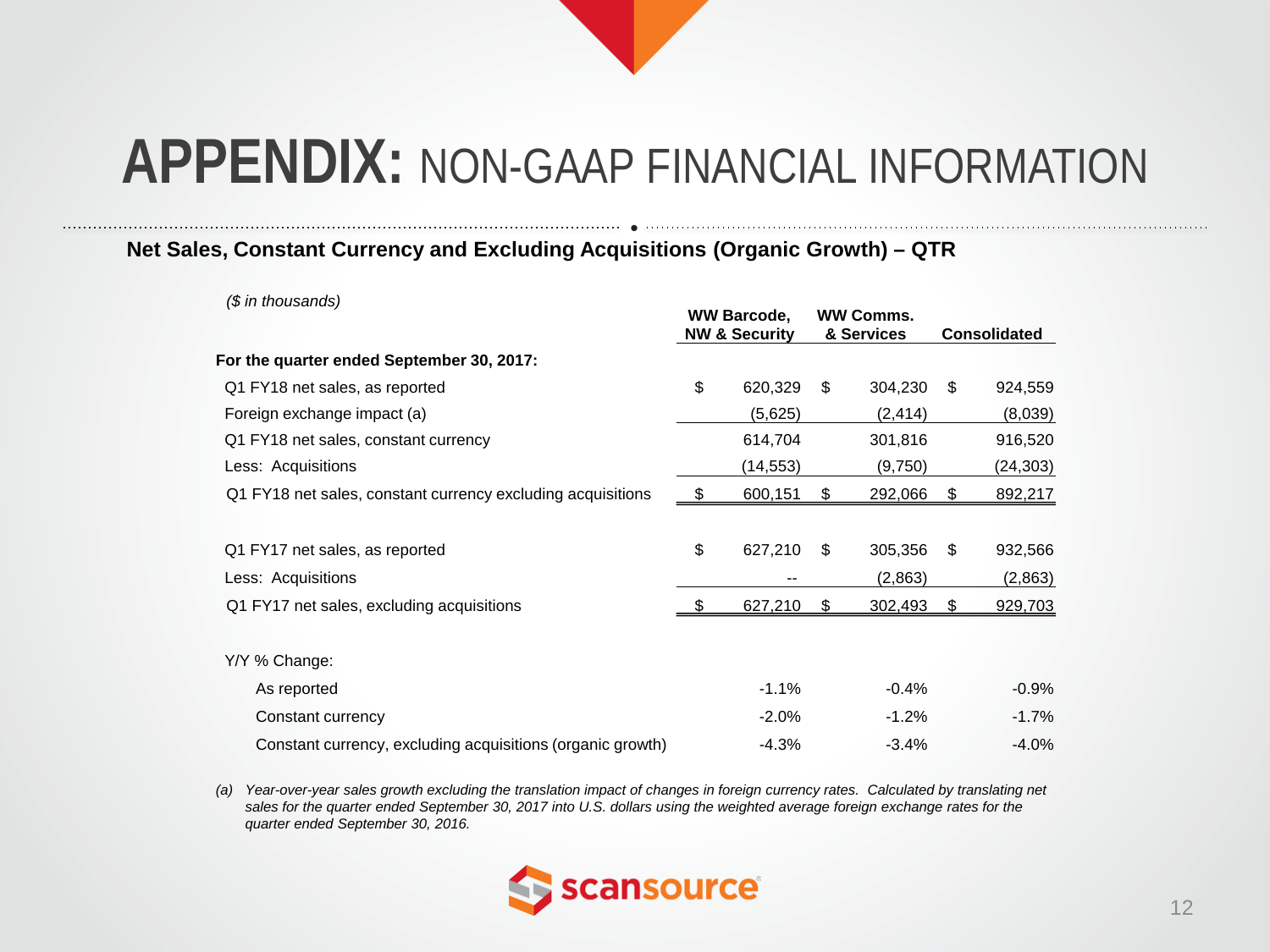#### **Highlights by Segment – QTR**

|                                                  | Quarter Ended September 30, 2017 |                                       |    |                  |    |            |      |                     |
|--------------------------------------------------|----------------------------------|---------------------------------------|----|------------------|----|------------|------|---------------------|
| (\$ in thousands)                                |                                  | <b>WW Barcode,</b><br><b>NW &amp;</b> |    | <b>WW Comms.</b> |    |            |      |                     |
|                                                  |                                  | Security                              |    | & Services       |    | Corporate  |      | <b>Consolidated</b> |
| Net sales                                        | \$                               | 620,329                               | \$ | 304,230          | \$ |            | - \$ | 924,559             |
|                                                  |                                  |                                       |    | \$               |    |            |      |                     |
| GAAP operating income                            | \$                               | 14,035                                |    | $(6,265)$ \$     |    | $(172)$ \$ |      | 7,598               |
| Adjustments:                                     |                                  |                                       |    |                  |    |            |      |                     |
| Amortization of intangible assets                |                                  | 1.774                                 |    | 3,237            |    |            |      | 5,011               |
| Change in fair value of contingent consideration |                                  | 69                                    |    | 16,812           |    |            |      | 16,881              |
| Acquisition costs                                |                                  |                                       |    |                  |    | 172        |      | 172                 |
| Legal Settlement                                 |                                  |                                       |    | 952              |    |            |      | 952                 |
| Non-GAAP operating income                        | -\$                              | 15,878                                | \$ | 14,736           | \$ |            |      | 30,614              |
| GAAP operating income % (of net sales)           |                                  | 2.26%                                 |    | $-2.06\%$        |    | n/m        |      | 0.82%               |
| Non-GAAP operating income % (of net sales)       |                                  | 2.56%                                 |    | 4.84%            |    | n/m        |      | 3.31%               |
|                                                  | Quarter Ended June 30, 2017      |                                       |    |                  |    |            |      |                     |
| (\$ in thousands)                                |                                  | <b>WW Barcode,</b>                    |    |                  |    |            |      |                     |

| <i>(ง แ) แบบนรands)</i>                          |                 | ww barcode, |            |                  |           |                          |                     |          |
|--------------------------------------------------|-----------------|-------------|------------|------------------|-----------|--------------------------|---------------------|----------|
|                                                  |                 | NW &        |            | <b>WW Comms.</b> |           |                          |                     |          |
|                                                  | <b>Security</b> |             | & Services |                  | Corporate |                          | <b>Consolidated</b> |          |
| Net sales                                        | \$              | 619,241     | \$         | 298,050          | \$        | $\overline{\phantom{0}}$ | \$                  | 917,291  |
| GAAP operating income                            | \$              | 12,997      | \$.        | $9,536$ \$       |           | $(422)$ \$               |                     | 22,111   |
| Adjustments:                                     |                 |             |            |                  |           |                          |                     |          |
| Amortization of intangible assets                |                 | 770         |            | 3.217            |           |                          |                     | 3,987    |
| Change in fair value of contingent consideration |                 |             |            | 1,290            |           |                          |                     | 1,290    |
| Acquisition costs                                |                 |             |            |                  |           | 422                      |                     | 422      |
| Non-GAAP operating income                        |                 | 13,767      |            | 14,043           |           |                          |                     | 27,810   |
| GAAP operating income % (of net sales)           |                 | 2.10%       |            | 3.20%            |           | n/m                      |                     | 2.41%    |
| Non-GAAP operating income % (of net sales)       |                 | 2.22%       |            | 4.71%            |           | n/m                      |                     | $3.03\%$ |

*n/m = not meaningful*

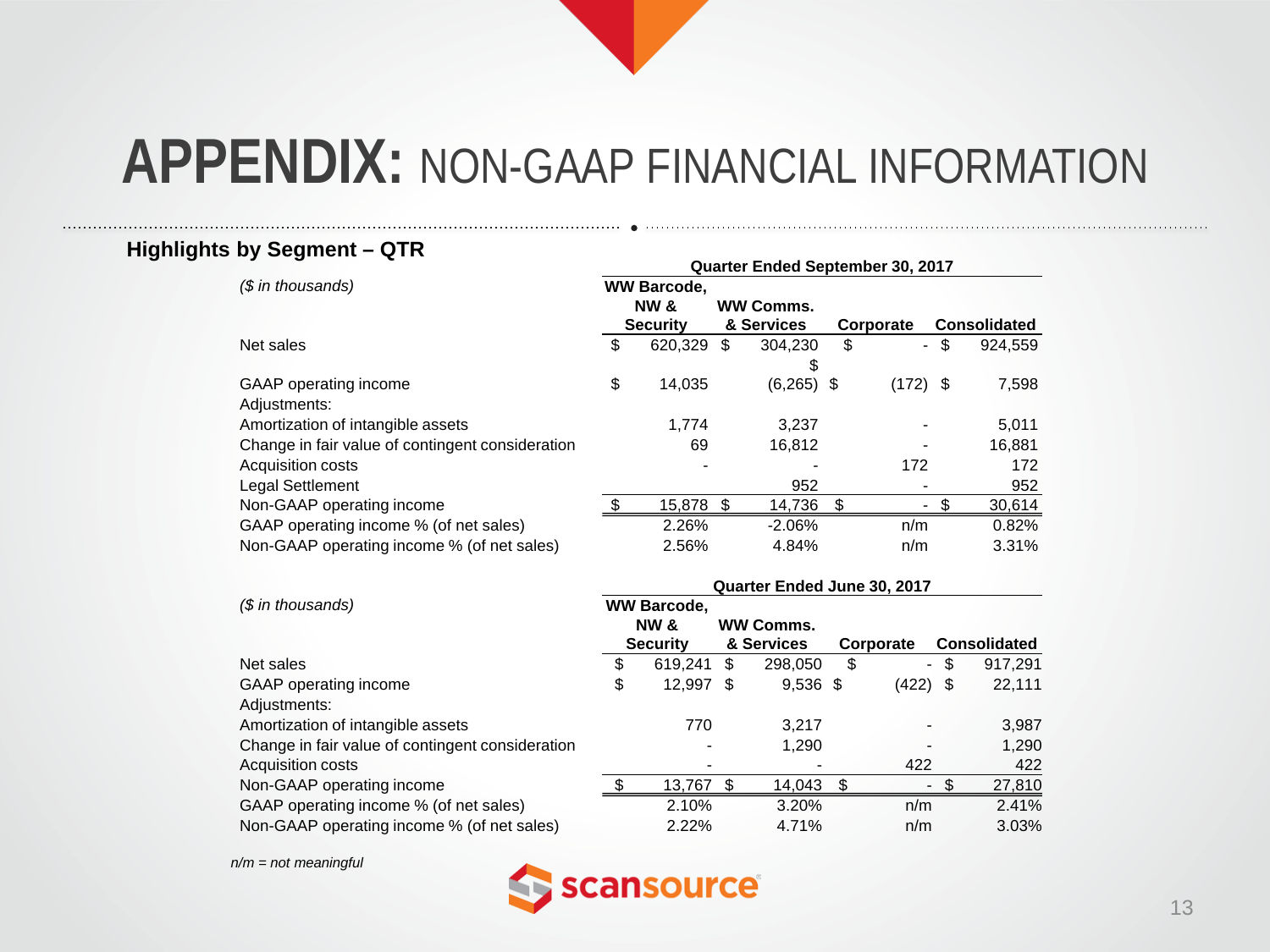#### **Highlights by Segment – QTR**

| (\$ in thousands)                                | Quarter Ended September 30, 2016 (a) |                                                          |     |                                |     |                  |     |                     |  |  |  |
|--------------------------------------------------|--------------------------------------|----------------------------------------------------------|-----|--------------------------------|-----|------------------|-----|---------------------|--|--|--|
|                                                  |                                      | <b>WW Barcode,</b><br><b>NW &amp;</b><br><b>Security</b> |     | <b>WW Comms.</b><br>& Services |     | <b>Corporate</b> |     | <b>Consolidated</b> |  |  |  |
| Net sales                                        | \$                                   | 627,210                                                  | -\$ | 305,356                        | \$  | $\sim$           | -\$ | 932,566             |  |  |  |
| GAAP operating income                            | \$                                   | $13,423$ \$                                              |     | $9,950$ \$                     |     | $(498)$ \$       |     | 22,875              |  |  |  |
| Adjustments:                                     |                                      |                                                          |     |                                |     |                  |     |                     |  |  |  |
| Amortization of intangible assets                |                                      | 1.085                                                    |     | 2.069                          |     |                  |     | 3,154               |  |  |  |
| Change in fair value of contingent consideration |                                      |                                                          |     | 169                            |     |                  |     | 169                 |  |  |  |
| Acquisition costs                                |                                      |                                                          |     |                                |     | 498              |     | 498                 |  |  |  |
| Non-GAAP operating income                        |                                      | 14,508 \$                                                |     | 12,188                         | \$. | ۰.               |     | 26,696              |  |  |  |
| GAAP operating income % (of net sales)           |                                      | 2.14%                                                    |     | 3.26%                          |     | n/m              |     | 2.45%               |  |  |  |
| Non-GAAP operating income % (of net sales)       |                                      | 2.31%                                                    |     | 3.99%                          |     | n/m              |     | 2.86%               |  |  |  |

*n/m = not meaningful*

*(a) Reflects reclassifications between segments for certain geographies to provide comparable financial information.*

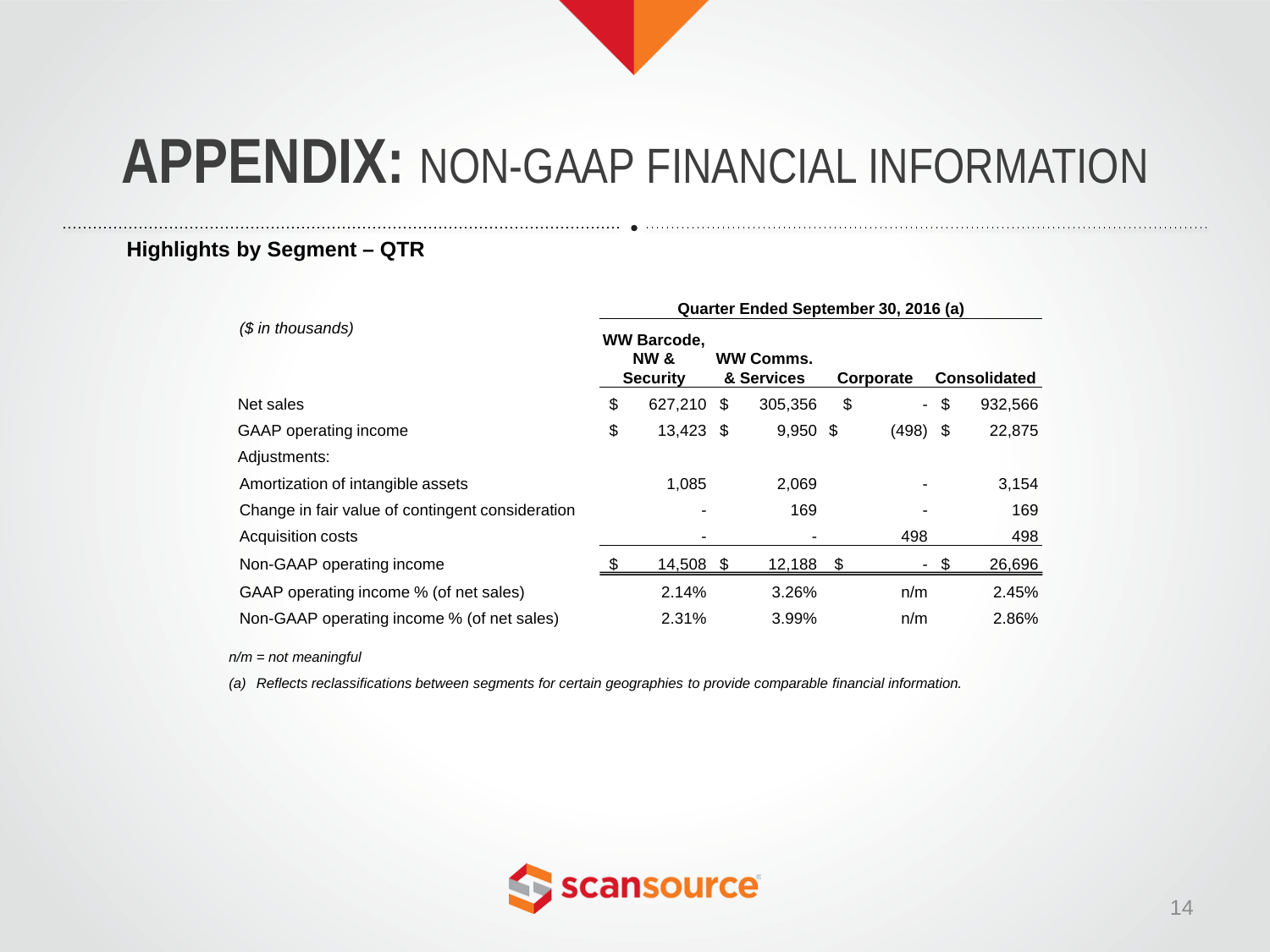#### **Adjusted Return on Invested Capital**

*(\$ in thousands)*

|                                                                   | Q1 FY18          |      | <b>Q4 FY17</b> | Q3 FY17     | <b>Q2 FY17</b> | Q1 FY17 |
|-------------------------------------------------------------------|------------------|------|----------------|-------------|----------------|---------|
| Adjusted return on invested capital (ROIC), annualized (a)        | 13.0%            |      | 13.2%          | 12.6%       | 13.8%          | 13.1%   |
| Reconciliation of Net Income to Adjusted EBITDA                   |                  |      |                |             |                |         |
| Net income - GAAP                                                 | \$<br>$4,147$ \$ |      | 18,970 \$      | $12,424$ \$ | 23,037 \$      | 14,816  |
| Plus: Interest expense                                            | 1,585            |      | 934            | 780         | 912            | 589     |
| Plus: Income taxes                                                | 2,633            |      | 4,450          | 7,147       | 12,744         | 7,908   |
| Plus: Depreciation and amortization                               | 8,864            |      | 6,276          | 6,880       | 6,588          | 5,224   |
| <b>EBITDA</b>                                                     | 17,229           |      | 30,630         | 27,231      | 43,281         | 28,537  |
| Change in fair value of contingent consideration                  | 16,881           |      | 1,290          | 1,960       | 1,791          | 169     |
| Acquisition costs                                                 | 172              |      | 422            |             | 335            | 498     |
| Interest income related to tax settlement                         |                  |      | (1, 382)       |             |                |         |
| Legal settlement, net of attorney fees                            | 952              |      |                |             | (12,777)       |         |
| Adjusted EBITDA (numerator for ROIC)(non-GAAP)                    | $35,234$ \$      |      | 30,960 \$      | 29,191 \$   | $32,630$ \$    | 29,204  |
| <b>Invested Capital Calculation</b>                               |                  |      |                |             |                |         |
| Equity - beginning of the quarter                                 | \$<br>837,145 \$ |      | 808,719 \$     | 787,536 \$  | 773,161 \$     | 774,496 |
| Equity - end of quarter                                           | 852,976          |      | 837,145        | 808,719     | 787,536        | 773,161 |
| Add: Change in fair value of contingent consideration, net of tax | 11,005           |      | 680            | 1,194       | 1,000          | 46      |
| Add: Acquisition costs, net of tax                                | 172              |      | 422            |             | 335            | 498     |
| Add: Tax settlement and related interest income, net of tax       | 771              |      | (5,370)        |             |                |         |
| Add: Legal settlement, net of attorney fees, net of tax           |                  |      |                |             | (8,047)        |         |
| Average equity                                                    | 851,035          |      | 820,798        | 798,725     | 776,993        | 774,101 |
| Average funded debt (b)                                           | 224,956          |      | 117,970        | 137,597     | 162,483        | 107,718 |
| Invested capital (denominator for ROIC)(non-GAAP)                 | 1,075,991        | - \$ | 938,768 \$     | 936,322 \$  | 939,476 \$     | 881,819 |

*(a) Calculated as net income plus interest expense, income taxes, depreciation and amortization (EBITDA), annualized divided by invested capital for the period. Adjusted EBITDA reflects other adjustments for non-GAAP measures.*

*(b) Average daily amounts outstanding on short-term and long-term interest-bearing debt.*